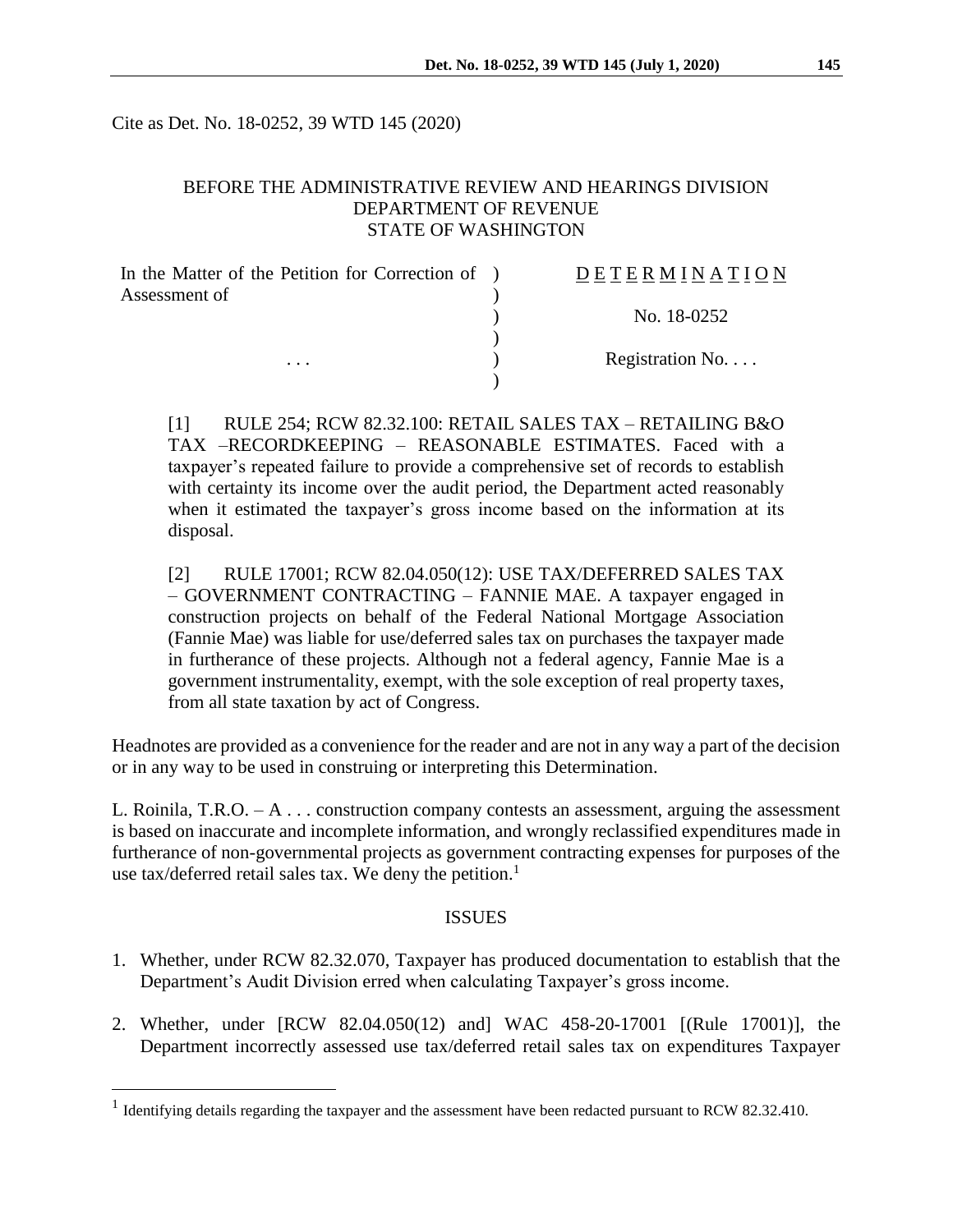made in furtherance of construction projects on behalf of the Federal National Home Mortgage Association in Washington.

# FINDINGS OF FACT

. . . (Taxpayer) is a . . . Washington based construction company that performs a significant portion of its work on behalf of the Federal National Mortgage Association (Fannie Mae), both within and without this state.

In May 2016, the Department's Audit Division (Audit) notified Taxpayer of the Department's intent to commence, the following January, an examination of Taxpayer's books and records, covering the period January 1, 2013 through December 31, 2016. At the initial field meeting in January 2017, Audit discussed with Taxpayer the nature of its business and requested a host of documents, including, among other things, Taxpayer's federal tax returns, profit and loss statements (P&Ls), and bank statements. When the Taxpayer stated that it had lost its sales data for 2013 and 2014, Audit requested Taxpayer's QuickBooks data. Though Taxpayer also claimed to have lost much of its original QuickBooks data, Taxpayer stated it was in the process of recreating that data, and provided Audit with incomplete bank records from seven different bank accounts, along with certain invoices and additional records. Although Taxpayer did later provide Audit with reconstructed QuickBooks records for 2015 and 2016, and claimed to have issued its invoices through that program, Audit noted that the numbers on previously provided invoices differed from the invoice numbers set forth in the QuickBooks sales data. When asked about this discrepancy, Taxpayer stated that, on occasion, it issued invoices through Excel and only later added them to QuickBooks.

Over the next several months, Audit attempted, repeatedly, to gather from Taxpayer records sufficient to piece together an accurate view of Taxpayer's income during the audit period. Finally, noting that, based on information at its disposal, which appeared to approximate income amounts on Taxpayer's federal tax returns, Audit, in July 2017, sent Taxpayer a copy of its preliminary findings.

When Taxpayer disagreed with these findings, Audit scheduled a meeting with Taxpayer and Taxpayer's representative. At this meeting, Taxpayer informed Audit that it believed it now possessed complete QuickBooks data for 2013 and 2014. However, when the Taxpayer failed to provide this, or any further documentation, Audit closed its investigation in August 2017, and finalized its assessment on September 14, 2017. This assessment included unpaid retail sales tax, use tax, and business and occupation (B&O) tax in the retailing classification.

Shortly thereafter, Taxpayer requested a post-assessment adjustment. Audit agreed to consider the request and allowed Taxpayer a sixty-day extension to provide further documentation. Near the end of the extension period, Taxpayer provided bank statements for 2013 and 2014 along with evidence of certain checking account deposits. In addition, Taxpayer provided QuickBooks online data. Upon examination of this data, however, Audit discovered that, although Taxpayer had previously provided "reconstructed" data for 2015 and 2016 during the initial examination, now only data for 2017, a period outside of the audit timeframe, was available. When Audit made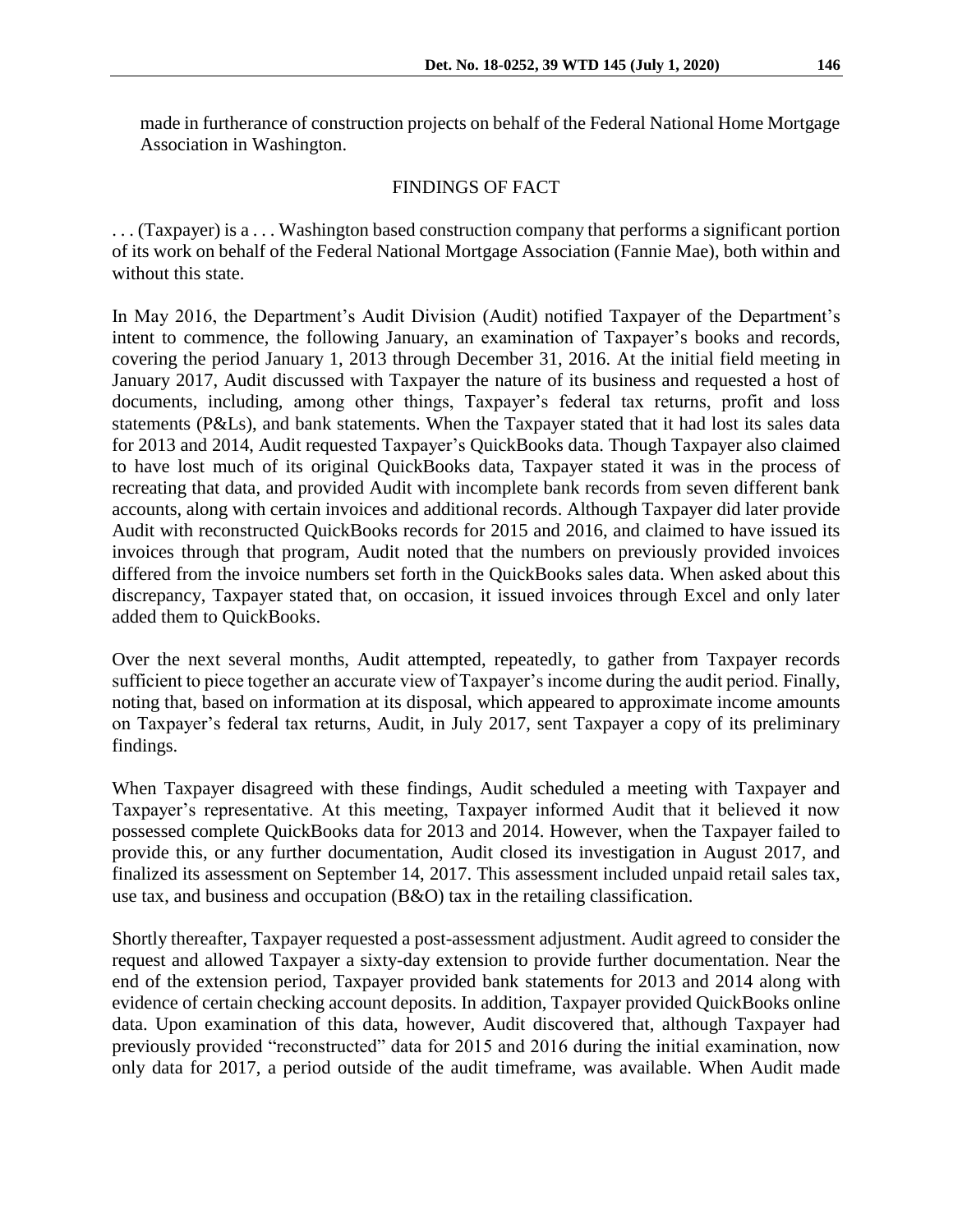inquiry with Taxpayer regarding this anomaly, Taxpayer informed Audit that none of its prior QuickBooks data was accessible.

On December 14, 2017, Audit scheduled another meeting with Taxpayer to discuss various issues. At this meeting, Taxpayer attempted to put into context the bank statements and check deposits it had provided earlier in the week. Taxpayer also stated its belief that it had over reported its income on its federal tax returns for 2013 and 2014 and announced an intention to file amended returns for those years. Audit agreed to review the amended returns and urged Taxpayer to complete and file them as soon as possible.

Two weeks later, Taxpayer provided Audit copies of amended IRS returns for the years at issue. Taxpayer, however, failed to provide confirmation that these returns had been filed with, or accepted by, the IRS. When Audit questioned Taxpayer about the absence of such confirmation, Taxpayer represented that, since federal offices were closed, the amended returns had not yet been filed.

A final meeting was held to discuss errors Audit located in the amended returns and issues in connection with bank statements and deposits Taxpayer had recently provided. Following this meeting, Audit again determined that the various documentation Taxpayer had provided established that Taxpayer's income closely approximated the income it earned in years 2014, 2015, and 2016, and reported on its original federal tax returns, and issued the following assessment:

|                            | 2013                         | 2014                             | 2015             | 2016                         | Total         |
|----------------------------|------------------------------|----------------------------------|------------------|------------------------------|---------------|
| <b>Retail Sales Tax</b>    | $\mathcal{D}$                | $\mathcal{D}$                    | $\mathfrak{D}$   | ◡<br>$\cdot$                 | $\mathcal{D}$ |
| Retailing B&O Tax          | $\mathcal{D}$                | $\mathcal{D}$                    | $\mathcal{D}$    | ◡<br>$\cdot$ $\cdot$ $\cdot$ | $\mathbb{D}$  |
| Use Tax\Deferred Sales Tax | D<br>$\cdot$ $\cdot$ $\cdot$ | $\mathcal{D}$                    | J.<br>$\ddots$ . | $\mathcal{D}$                | $\mathcal{D}$ |
| Interest                   | $\mathcal{D}$                | $\mathfrak{D}$                   | $\mathbb{S}$     | $\mathcal{D}$                | $\mathcal{D}$ |
| 5% TAS Penalty             |                              |                                  |                  | $\cdot$                      | $\mathcal{D}$ |
| Total                      | $\mathcal{D}$                | $\mathfrak{D} \cdot \cdot \cdot$ | $\mathfrak{D}$   | Φ<br>$\cdot$                 | $\mathcal{D}$ |

Taxpayer then timely petitioned us for review of the assessment. In support of its petition, Taxpayer makes two primary arguments. First, Taxpayer asserts that Audit's assessment is incorrect and based on faulty bookkeeping. Specifically, Taxpayer disputes the assessment of retail sales tax on differences between gross amounts reported on Taxpayer's 2013 and 2014 federal tax returns and the amounts listed on its Washington excise tax returns. Second, Taxpayer argues that, since Fannie Mae is not a government agency, Taxpayer should not be responsible for sales tax on purchases it made in connection with its Washington Fannie Mae work.

Taxpayer's representative submitted several emails containing bank records for certain accounts in April 2018, some of which had not been provided to Audit. On June 26, 2018, we held an inperson hearing in Tumwater, Washington, at which Taxpayer's representative appeared. At the hearing, we informed Taxpayer's representative that we would close the record in 30 days. On the 30th day, Taxpayer's representative submitted additional documentation and, following the close of the record on August 15, submitted copies of amended federal tax returns for 2013 and 2014. Again, however, Taxpayer has failed to provide any evidence that it actually filed these returns with the Internal Revenue Service.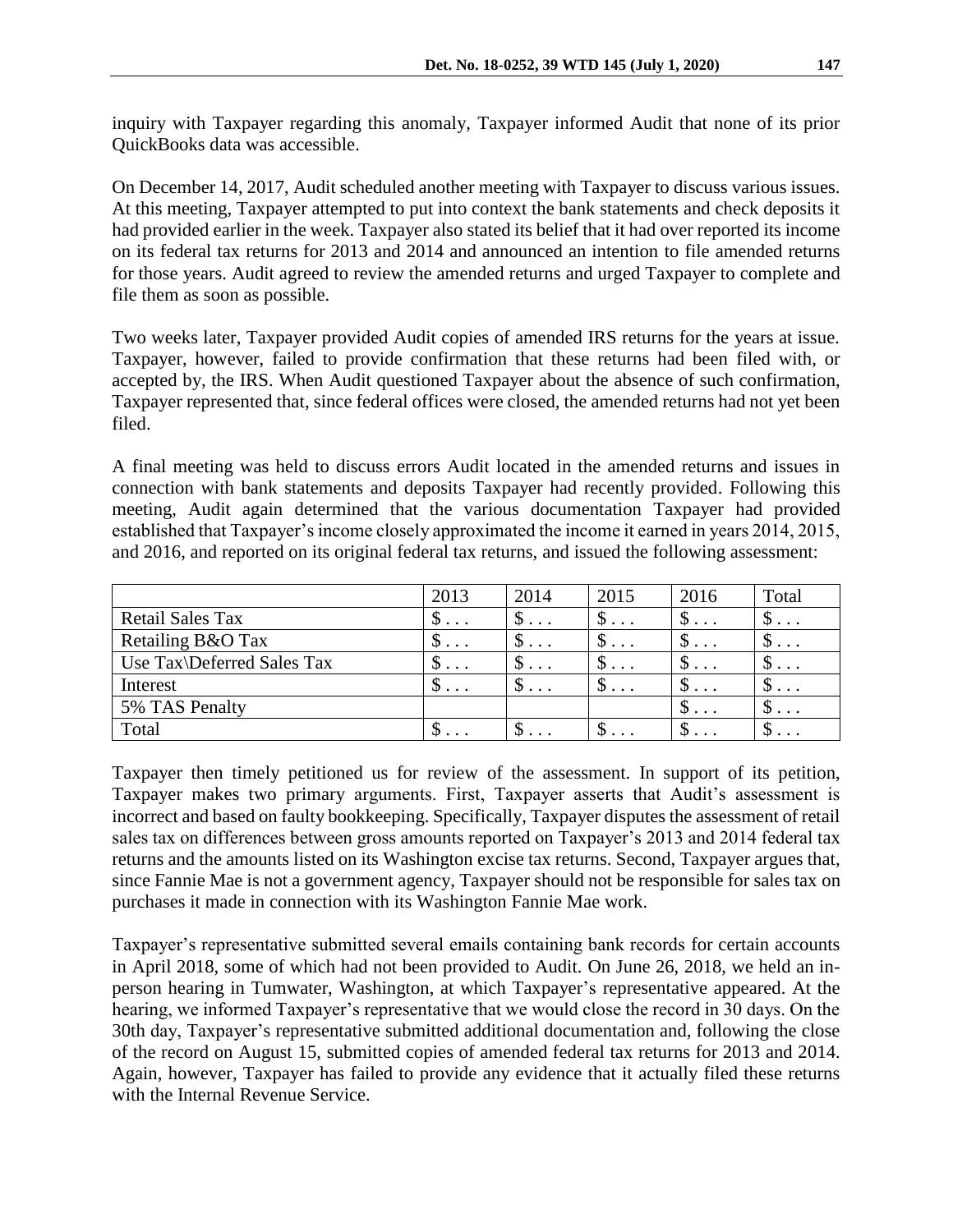## ANALYSIS

## 1. Recordkeeping Requirements

RCW 82.32.070 provides:<sup>2</sup>

 $\overline{a}$ 

(1) Every person liable for any fee or tax imposed by chapters 82.04 through 82.27 RCW shall keep and preserve, for a period of five years, suitable records as may be necessary to determine the amount of any tax for which he may be liable, which records shall include copies of all federal income tax and state tax returns and reports made by him. All his books, records, and invoices shall be open for examination at any time by the department of revenue.

In cases in which a taxpayer fails to keep and preserve suitable records, RCW 82.32.100 states:

(1) If any person fails or refuses to make any return or to make available for examination the records required by this chapter, the department shall proceed, in such manner as it may deem best, to obtain facts and information on which to base its estimate of the tax; and to this end the department may examine the records of any such person as provided in RCW 82.32.110.

In this case, despite multiple Audit requests, Taxpayer was unable at any point during the initial examination, or thereafter, to provide a comprehensive set of records to establish with certainty its income over the audit period. Furthermore, there are indications calling into question the reliability of Taxpayer's records. While the Taxpayer, for example, asserts that these records are contemporaneous and were generated throughout the audit period, some of this detail was not offered during the course of the original audit examination, but rather produced during Audit's investigation and this review. Regardless when these records were created, however, the records themselves contain neither an explanation, nor any detail, as to what source records support these figures, nor a representative showing of any source documentation to substantiate these numbers for the audit period is included.<sup>3</sup>

We therefore affirm Audit's assessment in connection with this issue in its entirety.

<sup>&</sup>lt;sup>2</sup> This provision was amended in the middle of the audit period by Laws of 2015, Chapter 86, Sec. 310, as part of a technical corrections bill, and currently reads:

<sup>(1)</sup> Every taxpayer liable for any tax collected by the department must keep and preserve, for a period of five years, suitable records as may be necessary to determine the amount of any tax for which the taxpayer may be liable. Such records must include copies of all of the taxpayer's federal income tax and state tax returns and reports. All of the taxpayer's books, records, and invoices must be open for examination at any time by the department of revenue. . . .

<sup>&</sup>lt;sup>3</sup> Now, in connection with this appeal, Taxpayer has provided additional bank records in connection with hitherto undisclosed bank accounts. Taxpayer has also submitted what it again claims are amended federal tax returns for 2013 and 2014. Yet, again, Taxpayer has failed to provide confirmation that the amended returns were ever filed. We further note in this regard that, despite a purported lower gross income total, no refund was claimed on these amendments. Finally, it bears mention that the statute of limitations for filing amended federal tax returns for years 2013 and 2014 has passed.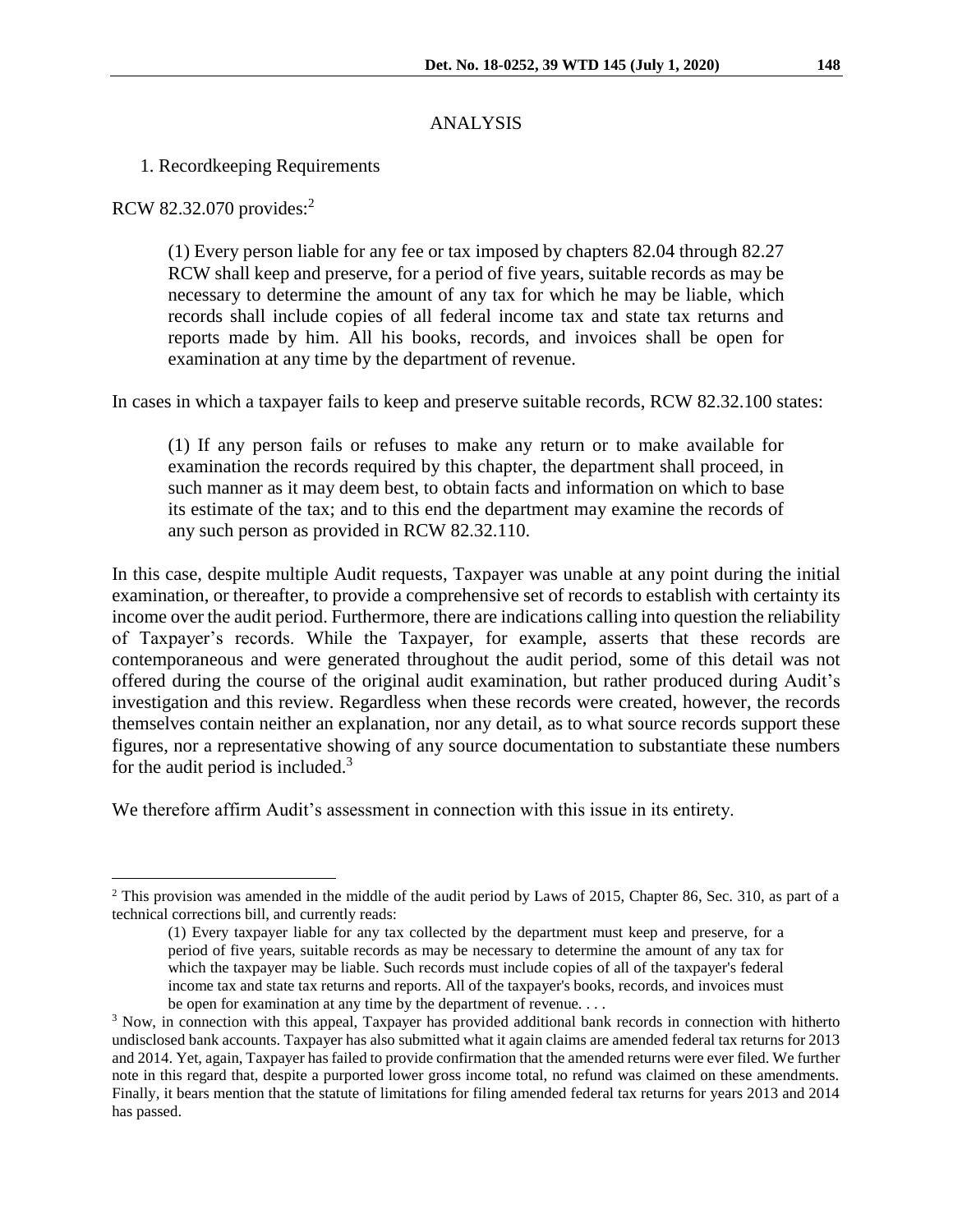## 2. Fannie Mae

Washington imposes a retail sales tax on all "retail sales" under Chapter 82.08 RCW. "Retail sale" is defined in RCW 82.04.050 and includes sales of tangible personal property and certain services, including, for example, "services render in respect to . . . [t]he constructing, repairing, decorating, or improving or new or existing buildings or other structures under, upon, or above real property of or for consumers . . . ." RCW 82.04.050(2)(b). "Retail sale," however, specifically excludes:

[T]he sale of or charge made for labor and services rendered in respect to the constructing, repairing, decorating, or improving of new or existing buildings or other structures under, upon, or above real property of or for the United States, any instrumentality thereof, or a county or city housing authority created pursuant to chapter 35.82 RCW, including the installing, or attaching of any article of tangible personal property therein or thereto, whether or not such personal property becomes a part of the realty by virtue of installation. Nor does the term include the sale of services or charges made for the clearing of land and the moving of earth of or for the United States, any instrumentality thereof, or a county or city housing authority. Nor does the term include the sale of services or charges made for cleaning up for the United States, or its instrumentalities, radioactive waste and other by-products of weapons production and nuclear research and development.

RCW 82.04.050(12). In such cases, the contractor or subcontractor providing these services is defined as the consumer of the tangible personal property which is installed, applied, attached, or otherwise incorporated in their government contracting work. RCW 82.04.190(6). 4

. . . Rule 17001 is the Department's administrative rule addressing government contracting as applied to the construction, installation, or improvement of real property owned by, or on behalf of, the federal government. Specifically, the rule addresses the application of three types of Washington tax on such activities. First, in addressing B&O tax, the rule states:

Amounts derived from constructing, repairing, decorating, or improving new or existing buildings or other structures, including installing or attaching tangible personal property therein or thereto, and clearing land or moving earth, of or for the United States, its instrumentalities, or county or city housing authorities of chapter 35.82 RCW are taxable under the government contracting classification of business and occupation tax. The measure of the tax is the gross contract price.

Rule 17001(3). In addressing the exclusion of sales to the federal government from retail sales tax, Rule 17001(5) explains the government contractor's sales tax liability for its purchases of materials:

 $\overline{a}$ 

<sup>4</sup> Specifically, RCW 82.04.190(6) states that:

Any person engaged in the business of constructing, repairing, decorating, or improving new or existing buildings or other structures under, upon, or above real property of or for the United States, any instrumentality thereof, or a county or city housing authority ... is a consumer within the meaning of this subsection in respect to tangible personal property incorporated into, installed in, or attached to such building or other structure by such person ...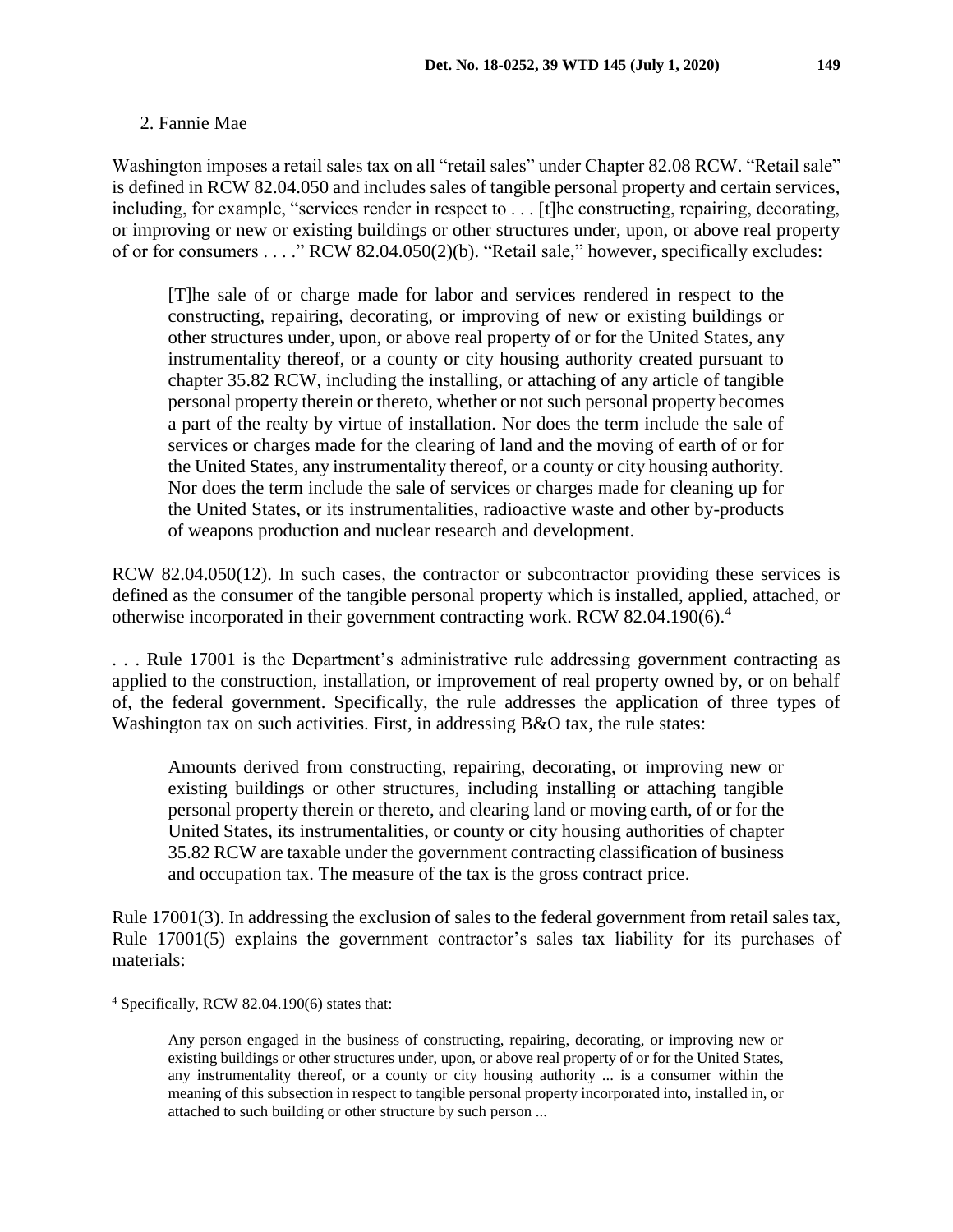The retail sales tax does not apply to the gross contract price, or any part thereof, for any business activities taxable under the government contracting classification. Prime and subcontractors who perform such activities are themselves included within the statutory definition of "consumer" under RCW 82.04.190 and are required to pay retail sales tax upon all purchases of materials, including prefabricated and precast items, equipment, and other tangible personal property which is installed, applied, attached, or otherwise incorporated in their government contracting work. This applies for all such purchases of tangible personal property for installation, etc., even though the full purchase price of such property will be reimbursed by the government or housing authority in the gross contract price. It also applies notwithstanding that the contract may contain an immediate title vesting clause which provides that the title to the property vests in the government or housing authority immediately upon its acquisition by the contractor.

Finally, in addressing the applicability of Washington's use tax, which complements the retail sales tax, the rule in part states:

(7) The use tax applies upon the value of all materials, equipment, and other tangible personal property purchased at retail, acquired as a bailee or donee, or manufactured or produced by the contractor for commercial or industrial use in performing government contracting and upon which no retail sales tax has been paid by the contractor, its bailor or donor.

(8) Thus the use tax applies to all property provided by the federal government to the contractor for installation or inclusion in the contract work as well as to all government provided tooling.

(9) The use tax is to be reported and paid by the government contractor who actually installs or applies the property to the contract. Where the actual installing contractor pays the tax, no further use tax is due upon such property by any other contractor.

Rule  $17001(7) - (9)$ . In this case, Audit assessed use tax/deferred sales tax against the cost of materials purchased by Taxpayer for attachment or incorporation into the Fannie Mae owned or controlled buildings and structures. Taxpayer, however, argues that, since Fannie Mae is not a government agency, but rather a private insurance agency, Taxpayer should not be liable for this tax.

[W]ith the exception of real property taxes, both [Fannie Mae and the Federal Home Loan Mortgage Corporation (Freddie Mac)] are [government instrumentalities, which are] exempt from state taxation by act of Congress. Indeed, Fannie Mae's founding document, the Federal National Mortgage Association Charter Act,<sup>5</sup> specifically states:

The corporation, including its franchise, capital, reserves, surplus, mortgages, or other security holdings, and income shall be exempt from taxation now or hereafter imposed by any State, territory, possession, Commonwealth, of dependency of the

 $\overline{a}$ 

<sup>5</sup> Congress founded Fannie Mae in 1938 as part of the New Deal with the express purpose of providing stability in the secondary mortgage market. *See* Federal National Mortgage Association Charter Act, ch. 847, title III, 48 Stat. 1254 (codified as amended at 12 U.S.C. §§ 1716-1723i (2018)).